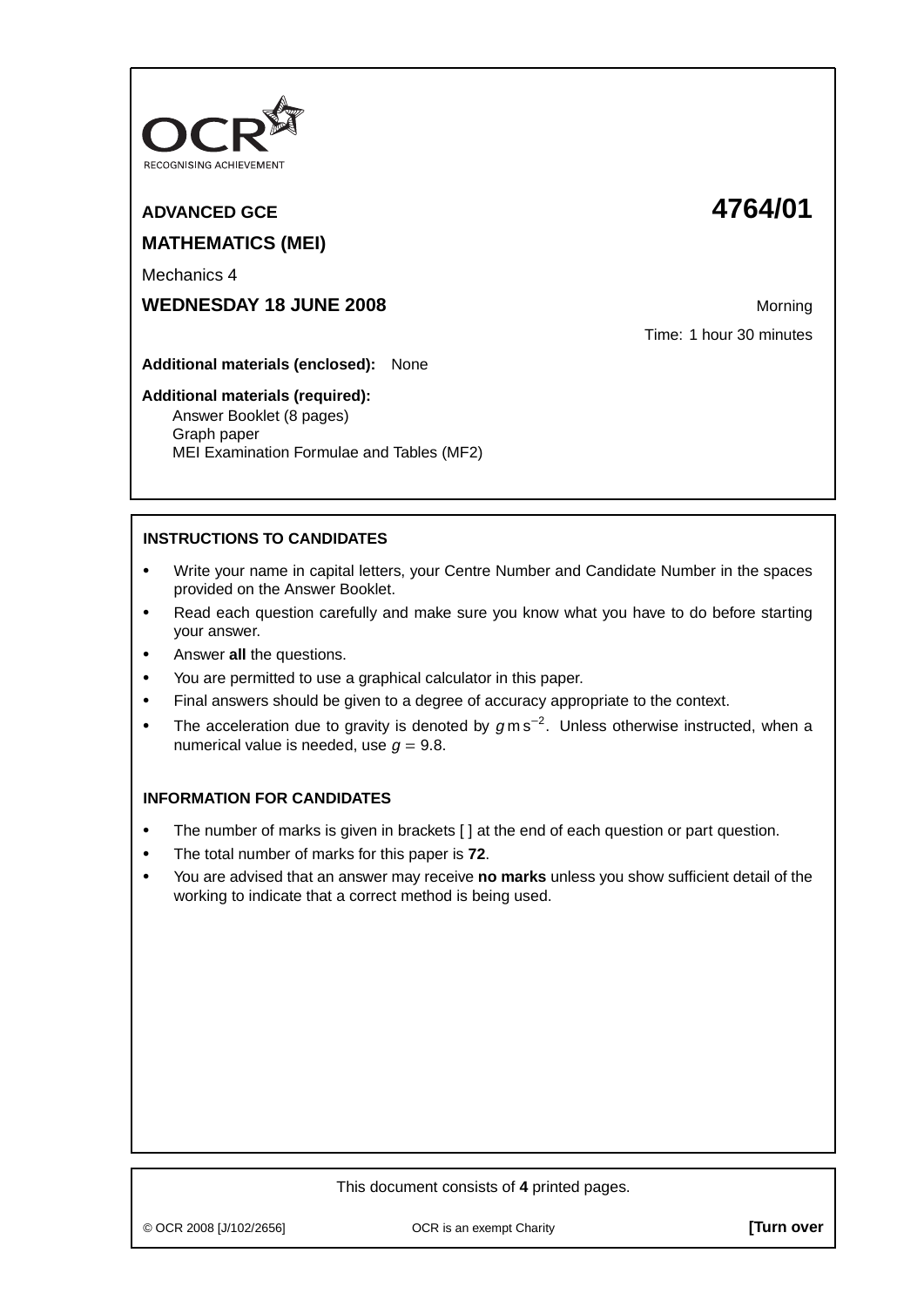### **Section A** (24 marks)

**1** A rocket in deep space starts from rest and moves in a straight line. The initial mass of the rocket is  $m<sub>0</sub>$  and the propulsion system ejects matter at a constant mass rate  $k$  with constant speed  $u$  relative to the rocket. At time *t* the speed of the rocket is *v*.

(i) Show that while mass is being ejected from the rocket, 
$$
(m_0 - kt)\frac{dv}{dt} = uk
$$
. [5]

- **(ii)** Hence find an expression for *v* in terms of *t*. [4]
- (iii) Find the speed of the rocket when its mass is  $\frac{1}{3}$  $m_0^{\prime}$ . [3]
- **2** A car of mass *m* kg starts from rest at a point O and moves along a straight horizontal road. The resultant force in the direction of motion has power *P* watts, given by  $P = m(k^2 - v^2)$ , where  $v \text{ m s}^{-1}$ is the velocity of the car and  $k$  is a positive constant. The displacement from  $O$  in the direction of motion is *x* m.

(i) Show that 
$$
\left(\frac{k^2}{k^2 - v^2} - 1\right) \frac{dv}{dx} = 1
$$
, and hence find x in terms of v and k. [9]

**(ii)** How far does the car travel before reaching 90% of its terminal velocity? [3]

#### **Section B** (48 marks)

- **3** A circular disc of radius *a* m has mass per unit area  $\rho$  kg m<sup>-2</sup> given by  $\rho = k(a + r)$ , where *r* m is the distance from the centre and  $k$  is a positive constant. The disc can rotate freely about an axis perpendicular to it and through its centre.
	- (i) Show that the mass, *M* kg, of the disc is given by  $M = \frac{5}{3}k\pi a^3$ , and show that the moment of inertia, *I* kg m<sup>2</sup>, about this axis is given by  $I = \frac{27}{50}Ma^2$ . [9]

For the rest of this question, take  $M = 64$  and  $a = 0.625$ .

The disc is at rest when it is given a tangential impulsive blow of 50 N s at a point on its circumference.

**(ii)** Find the angular speed of the disc. [4]

The disc is then accelerated by a constant couple reaching an angular speed of 30 rad s<sup>-1</sup> in 20 seconds.

**(iii)** Calculate the magnitude of this couple. [3]

When the angular speed is 30 rad s<sup>-1</sup>, the couple is removed and brakes are applied to bring the disc to rest. The effect of the brakes is modelled by a resistive couple of  $3\dot{\theta}$  N m, where  $\dot{\theta}$  is the angular speed of the disc in rad  $s^{-1}$ .

- **(iv)** Formulate a differential equation for  $\dot{\theta}$  and hence find  $\dot{\theta}$  in terms of *t*, the time in seconds from when the brakes are first applied. [7]
- (v) By reference to your expression for  $\dot{\theta}$ , give a brief criticism of this model for the effect of the brakes. [1]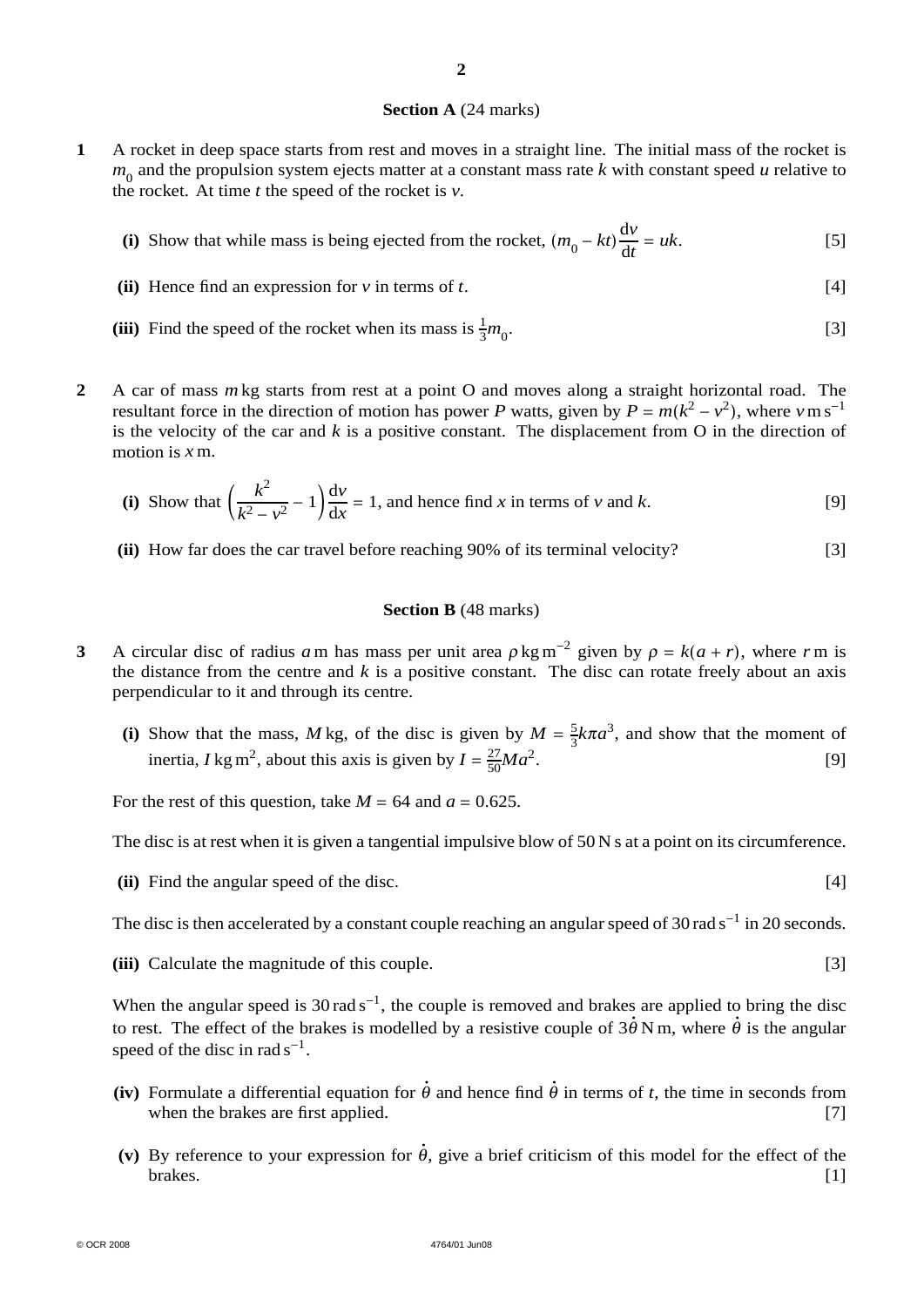**4** A uniform smooth pulley can rotate freely about its axis, which is fixed and horizontal. A light elastic string AB is attached to the pulley at the end B. The end A is attached to a fixed point such that the string is vertical and is initially at its natural length with B at the same horizontal level as the axis. In this position a particle P is attached to the highest point of the pulley. This initial position is shown in Fig. 4.1.

The radius of the pulley is *a*, the mass of P is *m* and the stiffness of the string AB is  $\frac{mg}{10a}$ .



- (i) Fig. 4.2 shows the system with the pulley rotated through an angle  $\theta$  and the string stretched. Write down the extension of the string and hence find the potential energy, *V*, of the system in this position. Show that  $\frac{dV}{d\theta} = mga(\frac{1}{10}\theta - \sin \theta)$ . [6]
- (ii) Hence deduce that the system has a position of unstable equilibrium at  $\theta = 0$ . [6]
- **(iii)** Explain how your expression for *V* relies on smooth contact between the string and the pulley.

[2]

Fig. 4.3 shows the graph of the function  $f(\theta) = \frac{1}{10}\theta - \sin \theta$ .



- (iv) Use the graph to give rough estimates of three further values of  $\theta$  (other than  $\theta = 0$ ) which give positions of equilibrium. In each case, state with reasons whether the equilibrium is stable or unstable. [6]
- (v) Show on a sketch the physical situation corresponding to the least value of  $\theta$  you identified in part **(iv)**. On your sketch, mark clearly the positions of P and B. [2]
- (vi) The equation  $f(\theta) = 0$  has another root at  $\theta \approx -2.9$ . Explain, with justification, whether this necessarily gives a position of equilibrium. [2]